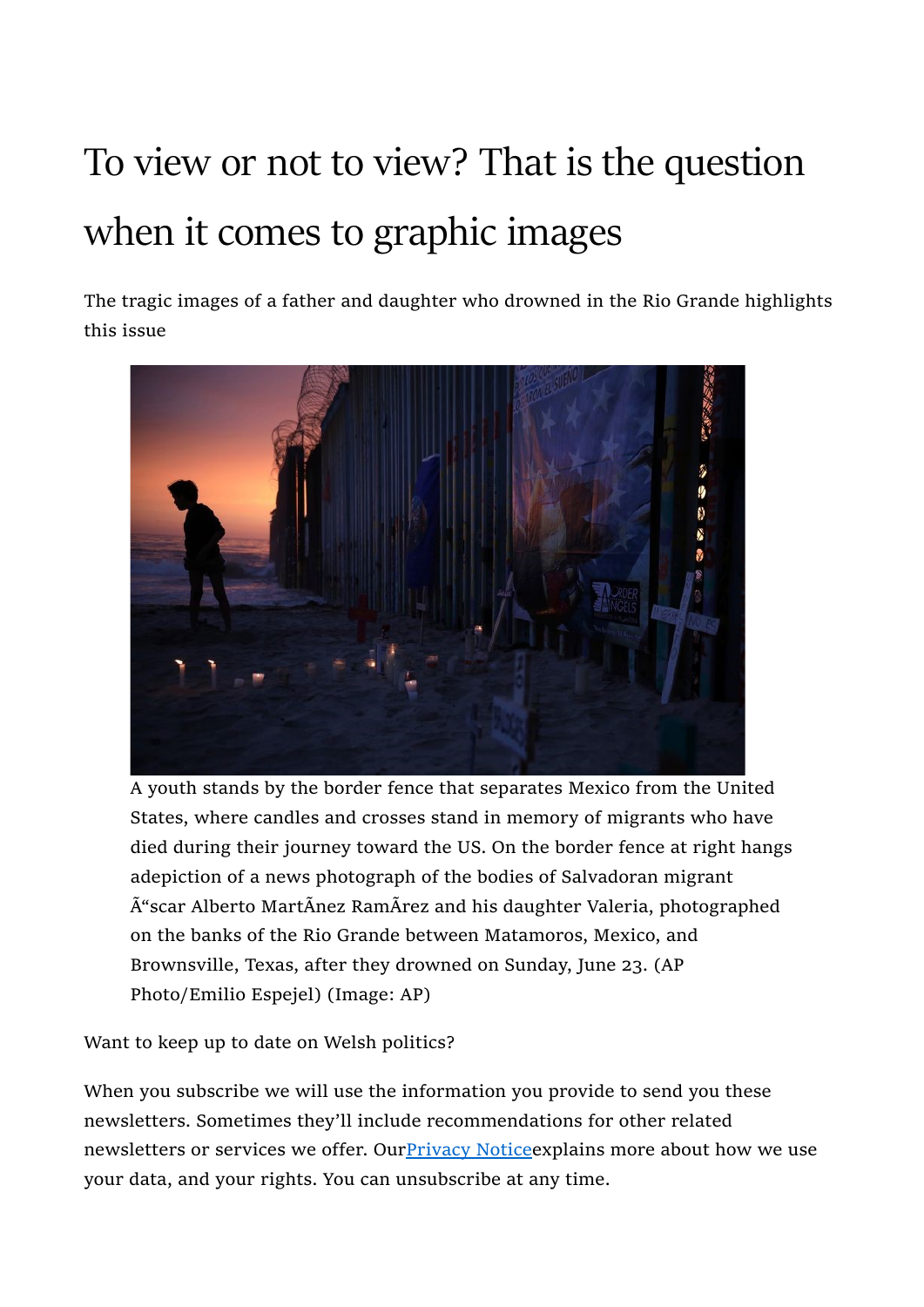Thank you for subscribingWe have more newslettersShow meSee ourprivacy notice Invalid Email

It is an age old observation that the daily news cycle is often (if not predominantly) negative.

Yet this is to be expected - it's the news media's job and responsibility to report and explain the events which disrupt the regular order of things. That this reporting is undertaken seriously and with care is of the greatest importance.

I was reminded of this fact again last week as the world's media published the tragic images of a father and daughter who drowned in the Rio Grande as they were crossing from Mexico into Texas.

The pictures, of two-year-old Valeria Ramirez with her arm around the neck of her father Oscar on the banks of the river, brought home the horror of the migration crisis on the US/Mexico borders.

It also brought back memories of three-year-old Aylan Kurdi, whose lifeless body was found on a beach near Bodrum, Turkey, in 2015 when the boat that was carrying him and other refugees sank. His death, or rather the pictures of his death, sparked debate around the war in Syria and the plight of refugees in general.

Faced with images of such tragedy, particularly those involving children, newsrooms and editors find themselves with a variety of difficult decisions to make.

As American essayist and academic Susie Linfield has written: "Because children are vulnerable and blameless - the purest victims - depictions of their suffering have an extraordinarily visceral impact."

Paul Chadwick, The Guardian's readers editor, recently wrote of the rationale behind the publishing of sensitive and graphic imagery.

He said: "The standards guiding most serious newsrooms include: do not use gratuitously; provide context; give appropriate warnings; consider the sensitivities of the grieving; and respect the dignity of the deceased. And explain your decision - even readers who would have made a different call, who may be angered or upset by the image, will appreciate an account of your reasoning."

Whether news organisations should broadcast or publish images which are graphic or violent is a matter of debate in which there are, broadly speaking, two schools of thought.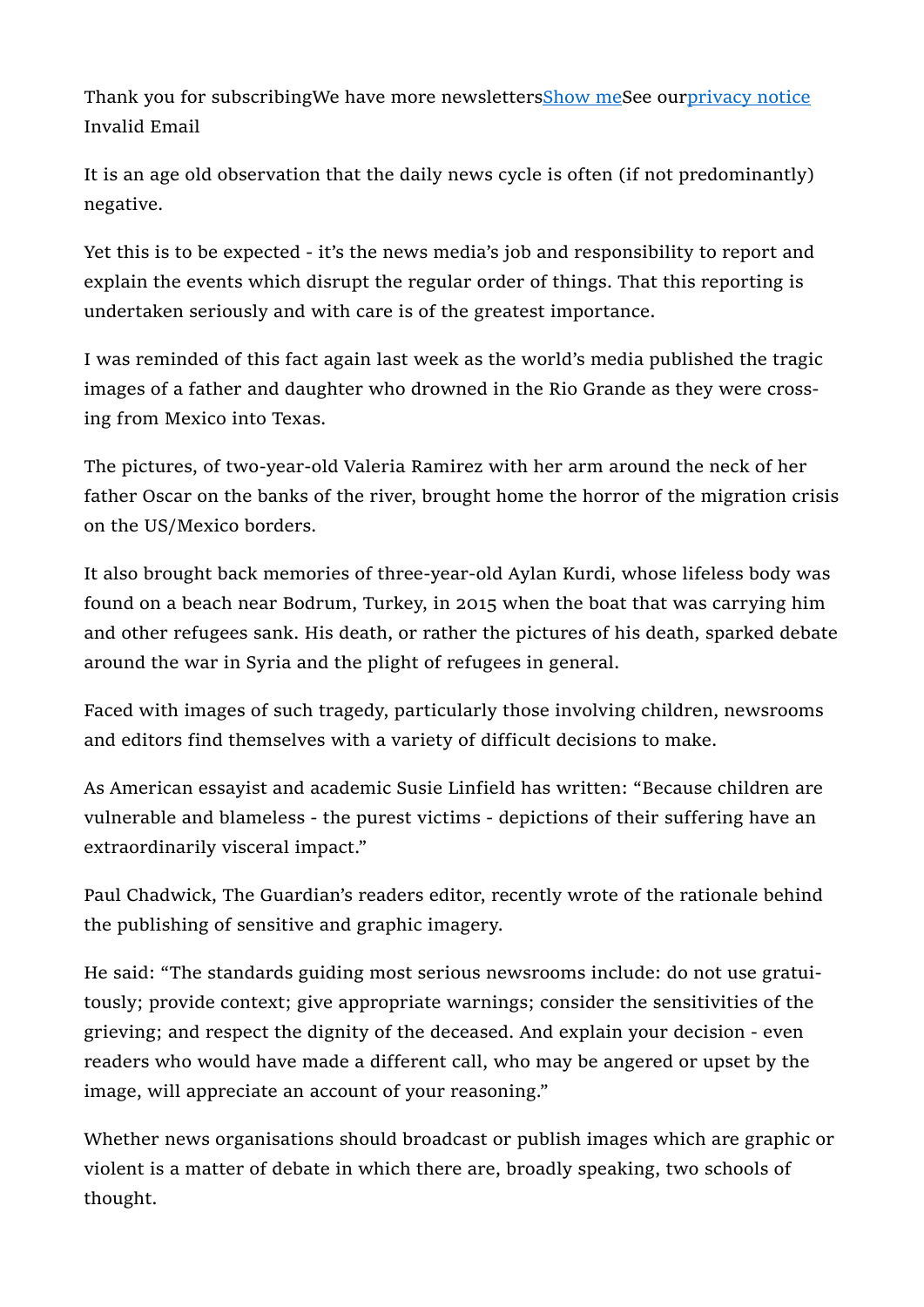The first suggests that images of conflict or terror should, with care and consideration, be broadcast and printed. Only then, argue some, can people truly begin to understand the true horror of war.

As Stephen Baxter of the New Statesman argued in 2011, after the British media had chosen to publish images of former Libyan dictator Muamar Gaddafi in the last stages of his life:

"Maybe we shouldn't be shielded, and maybe we should be shown... It could be that we have a rather sanitised picture of war and its consequences, because we see the flag-draped coffins rather than the broken pieces of flesh inside."

The other side of the argument is that such images are unnecessarily gratuitous and that victims of horrific events, whatever their history, should be afforded respect and dignity in death. And what does public appetite for such images say about society in general?

Writing in the Telegraph, again about Gaddafi, Igor Toronyi-Lalic wrote: "Ignore the fact that the last, the death of Gaddafi, was deserved. Barbarity was still the result. The sort of barbarity that we mock our medieval ancestors for. Yet there it is: death, murder and suffering open to all at one scroll and click. And, judging by the prominence of the clips on sites around the world, we were lapping it up as much as any 14th-century peasant."

And then there is the possibility that readers and viewers are seeing far too much violent and graphic imagery, which may result in desensitisation and the inability to distinguish one terrible event from another.

This is particularly true if the horrors reported are from a region of the world where violent acts of war and terrorism are a daily occurrence. But I'm not sure if that is any reason for an editor, in the midst of hourly difficult decisions, to not publish sensitive material.

Writing about the disgusting murder of Corporal Lee Rigby in Woolwich 2013, when newspapers and television editors decided to run with images of one of the murderers holding knives with bloodstained hands, Roy Greenslade, former editor of the Daily Mirror and now professor of journalism, acknowledged the horror of it all but in the end was unequivocal.

He said: "Editors cannot edit in order to ensure they protect us from the feebleminded. It would make the job impossible and, taken to its logical conclusions, noth